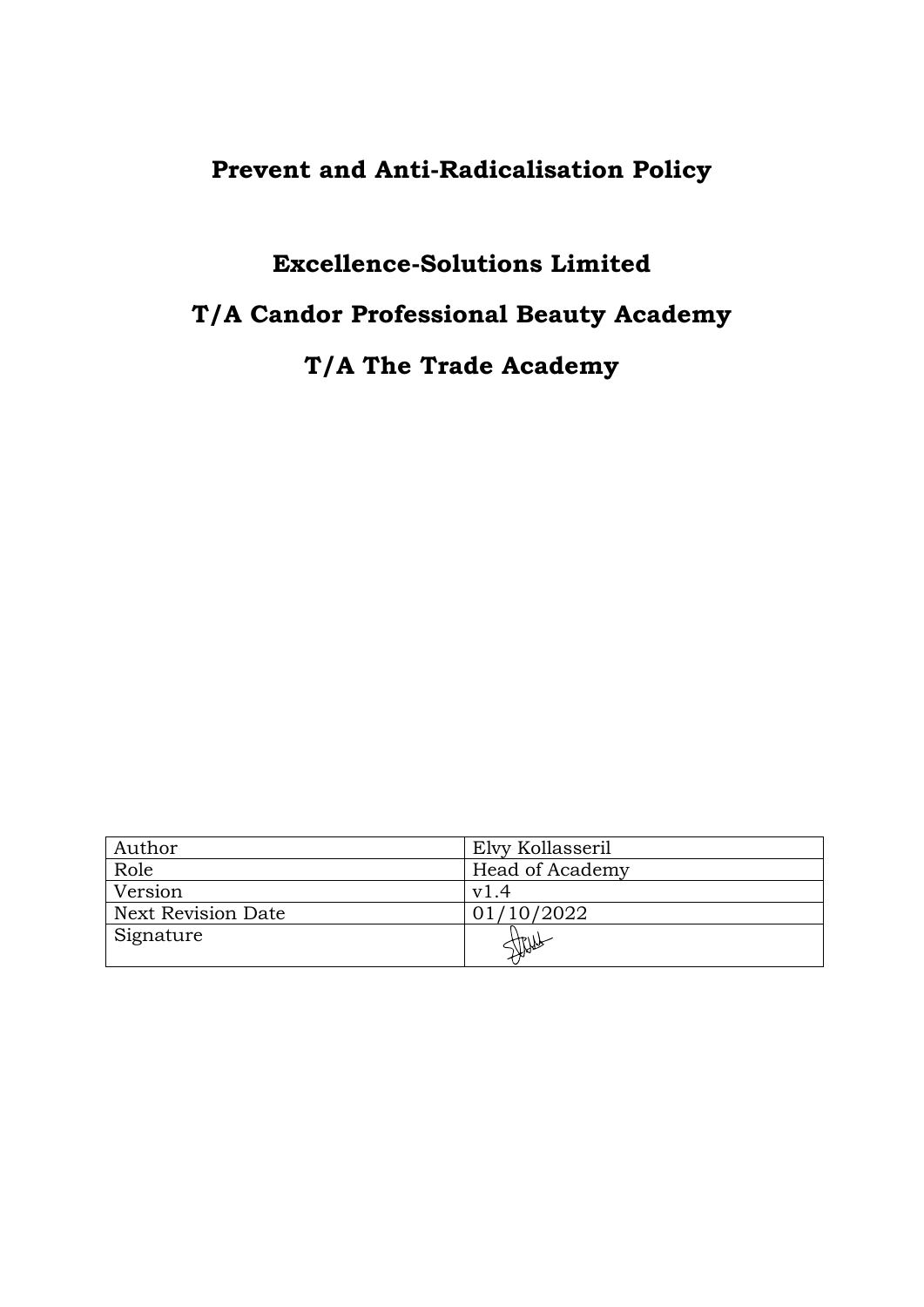Excellence-Solutions' Prevent Policy is a strand of the Government's counter-terrorism strategy. The UK faces a range of terrorist threats. Threats are not limited to the threat from religious extremists and we, therefore, need to be mindful of all potential threats to which our learners are exposed to. All terrorist groups who pose a threat to us seek to recruit and radicalise individuals to their cause.

Nationally Prevent seeks to:

- Respond to the ideological challenge of terrorism and aspects of extremism, and the threat we face from those who promote those views.
- Provide practical help and support to prevent people from being drawn into terrorism and ensure they are given appropriate advice and support.
- Work with a wide range of sectors where there are risks of radicalisation which need to be addressed, including the education sectors, criminal justice, faith groups, the internet, and health service.

## **Links to other policies**

The Excellence-Solutions Anti-Radicalisation statement links to the following policies:

- Safeguarding policy;
- Equality and Diversity policy;
- IT policy;
- Freedom of Expression policy.

## **Aims and principles**

The main aims of this statement are to ensure that staff are fully engaged in being vigilant about radicalisation; that they overcome professional disbelief that such issues will not happen here and ensure that we work alongside other professional bodies and agencies to ensure that our learners are safe from harm.

This policy has the following clearly defined aims:

- To promote and reinforce a set of shared values, founded on tolerance and respect for others.
- To create a safe space for free and open debate.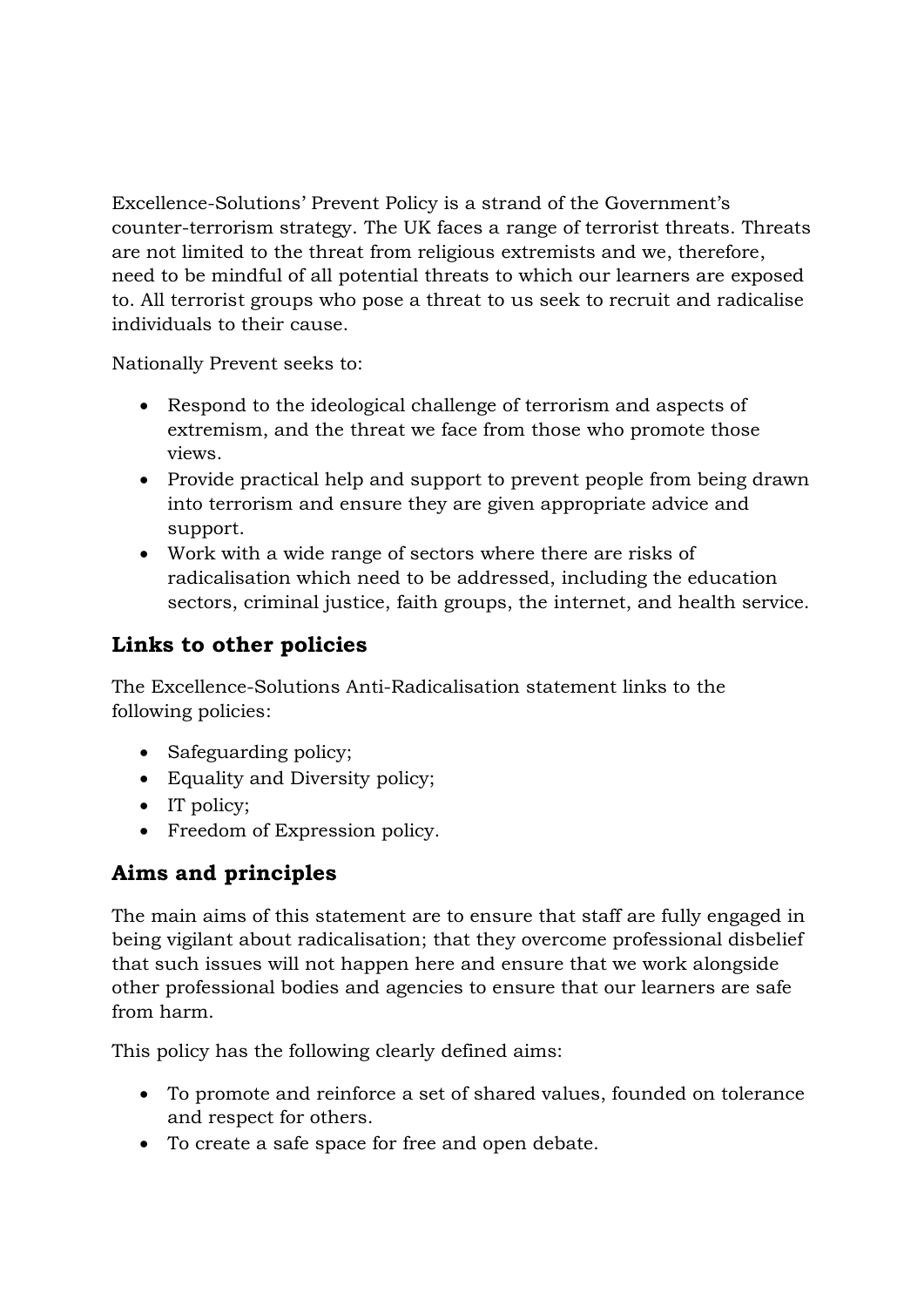- To promote a sense of community cohesion both within the Academy and within its wider external community.
- To ensure that learners are safe and that we create an environment that is free from bullying, harassment, and discrimination.
- To support learners who may be at risk from radicalisation and to be able to signpost them to further external sources of support where appropriate.
- To ensure that all staff are aware of their responsibilities under this policy and they are able to recognise and respond to vulnerable learners.

The principle objectives are that:

- All staff will have an understanding of what radicalisation and extremism are and why we need to be vigilant.
- All staff will know what our policy is on anti-radicalisation and extremism and will follow the procedures when issues arise.
- All learners and employers will know that the Academy has policies in place to keep learners safe from harm and that we regularly reviews its systems to ensure they are appropriate and effective.

### **Definitions and indicators**

- An ideology is a set of beliefs.
- Radicalisation is the process by which a person comes to support terrorism and forms of extremism leading to terrorism.
- Safeguarding is the process of protecting vulnerable people, whether from crime, other forms of abuse or from being drawn into terrorismrelated activity.
- Terrorism is an action that endangers or causes serious violence damage or disruption and is intended to influence the government or to intimidate the public and is made with the intention of advancing a political, religious or ideological cause.
- Vulnerability describes factors and characteristics associated with being susceptible to radicalisation.
- Extremism is vocal or active opposition to fundamental British values, including democracy, the rule of law, individual liberty and mutual respect and tolerance of different faiths and beliefs. Calls for the death of British armed forces is also included.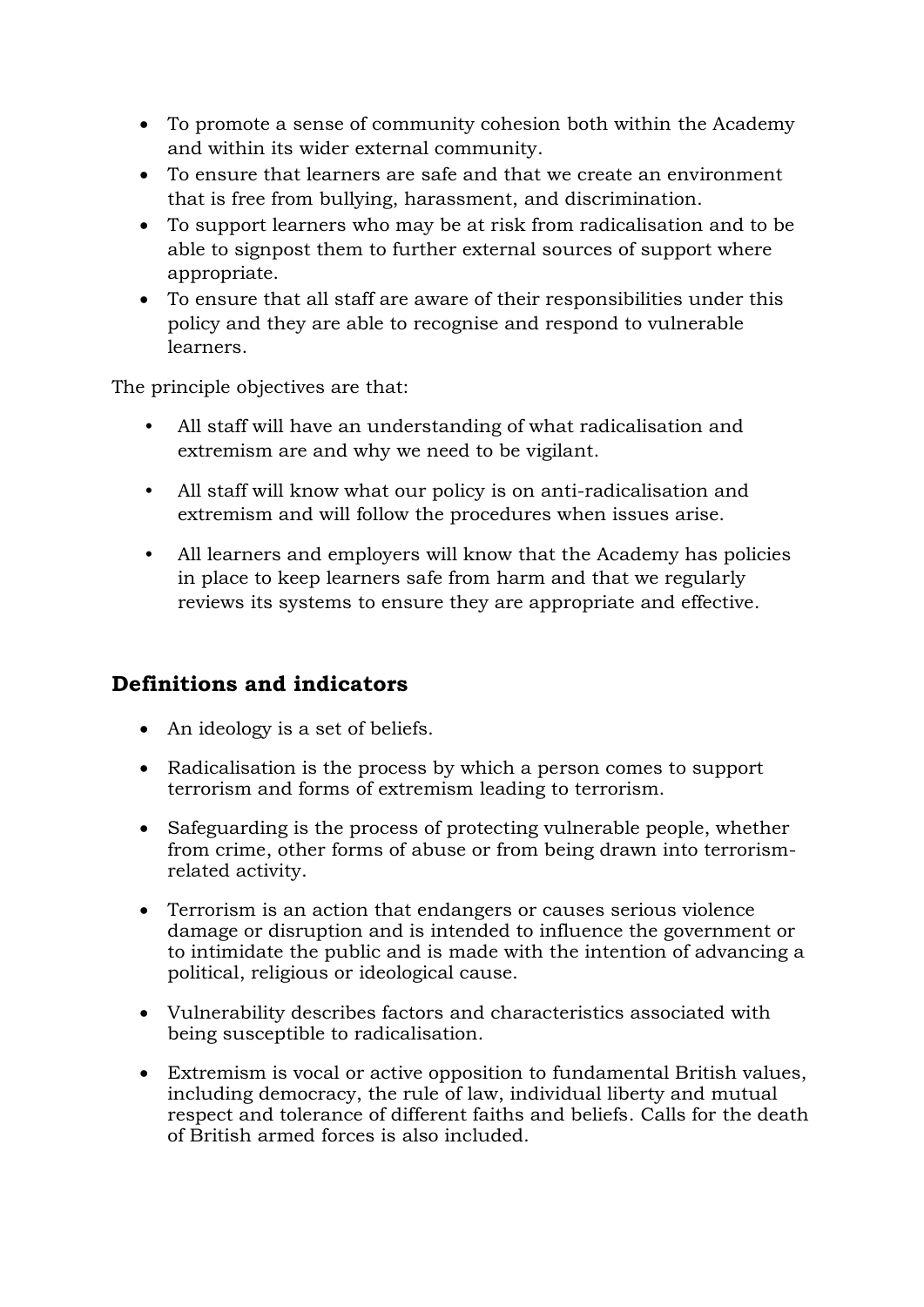There are a number of behaviours that might indicate that an individual is at risk of being radicalised or exposed to extreme views. Such behaviours may include:

- Spending increasing time in the company of other suspected extremists;
- Changing their style of dress or personal appearance to accord with the group;
- Day-to-day behaviour becoming increasingly centred on an extremist ideology, group or cause;
- Loss of interest in others and activities not associated with the extremist ideology, group or cause;
- Possession of materials or symbols associated with an extremist cause;
- Attempts to introduce others to the group/cause;
- Communications with others that suggests identification with a group, cause or ideology;
- Using names/language ranging from insulting to derogatory for members of another group;
- Increase in prejudice-related incidents committed by that person these may include:
	- physical or verbal assault;
	- provocative behaviour;
	- damage to property;
	- derogatory name calling;
	- possession of prejudice-related materials;
	- prejudice related ridicule or name calling;
	- inappropriate forms of address;
	- refusal to co-operate;
	- attempts to recruit to prejudice-related organisations;
	- condoning or supporting violence towards others.

This list is in no sense intended either to be exhaustive or any more than a description of possible consistent behaviours – rather than proofs – of radicalisation.

### **Managing risks and responding to events**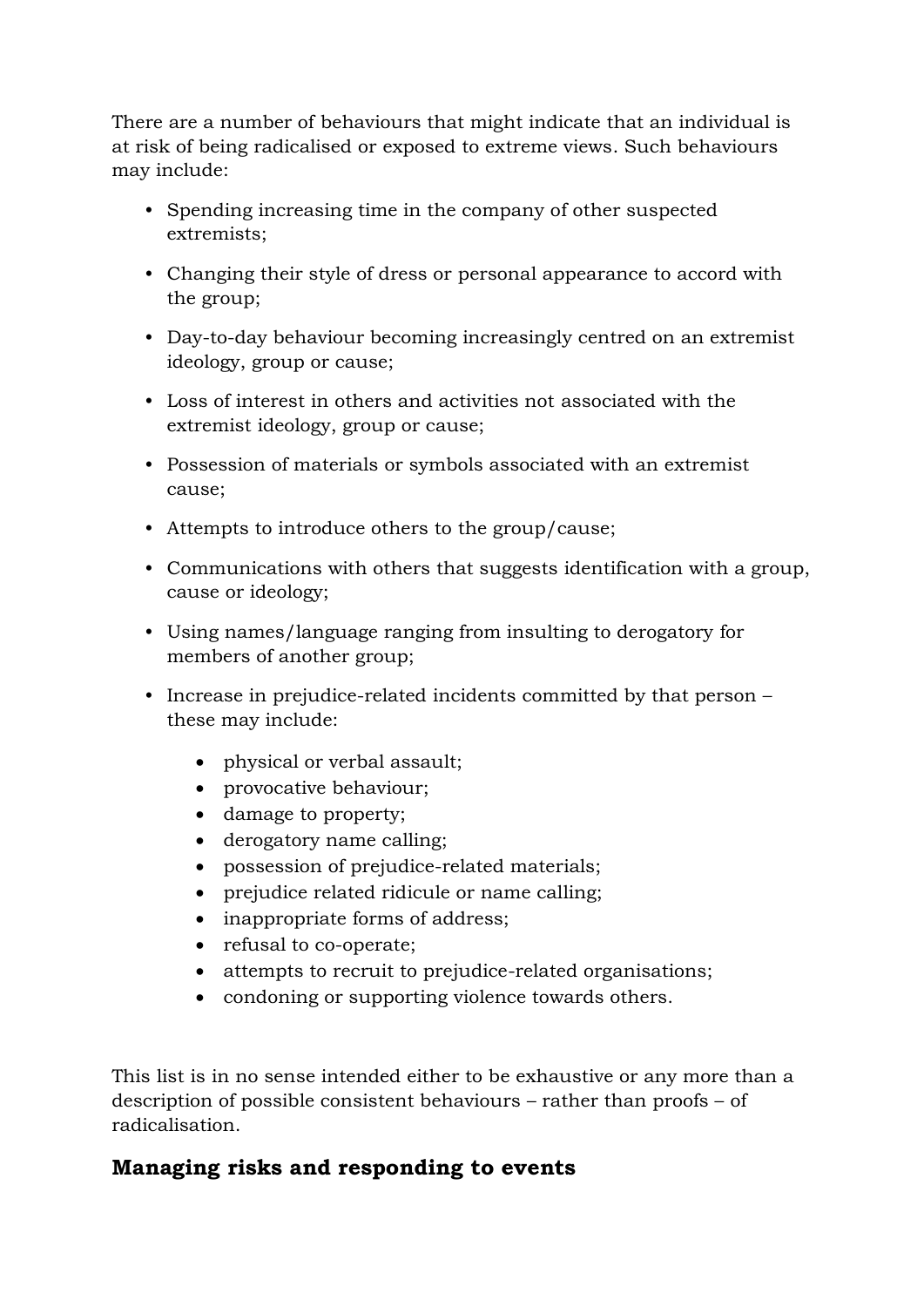#### **Embedding values within Excellence-Solutions**

Equality and Diversity, the values of respect and tolerance will be embedded within teaching and learning sessions. This will be supported by additional tutorials where necessary on a range of subjects that support values and values-based decision making. Staff will encourage open and safe debate with support from specialist staff as and when required.

#### **Coordination and overall responsibilities**

The designated officer will have overall responsibility for the coordination of any Prevent activity.

#### **Partnership and working with other agencies**

Excellence-Solutions will engage with relevant external agencies such as local authority, police and the Regional Prevent Coordinator. We will share information with external agencies as and when appropriate to safeguard learners.

#### **Risk assessment**

Excellence-Solutions designated officer will conduct the prevent risk assessment, this risk assessment and subsequent action plan, which will be reviewed annually, or sooner, if required.

#### **Staff training**

All Excellence-Solutions employees are required to complete safeguarding training; this will also include the prevention of radicalisation and extremism awareness training. Training will provide staff with the ability to identify and understand the factors that make people vulnerable to being drawn into extremism and the knowledge of Excellence-Solutions processes and procedures to report concerns. This will form a mandatory element of staff training both at induction and at quarterly meetings.

#### **The distribution of leaflets and other literature within the Excellence-Solutions**

Any literature being distributed within Excellence-Solutions from external agencies or by learners when this literature is not related to their training programme requires prior permission from the Marketing Manager / Head of Academy

#### **Speakers and events**

Excellence-Solutions actively seeks guest speakers and external agencies to assist and support in the learning experience. However, we will refuse entry to those speakers whose values are contrary to Excellence-Solutions own and who may wish to engage with the Academy to promote extremist views.